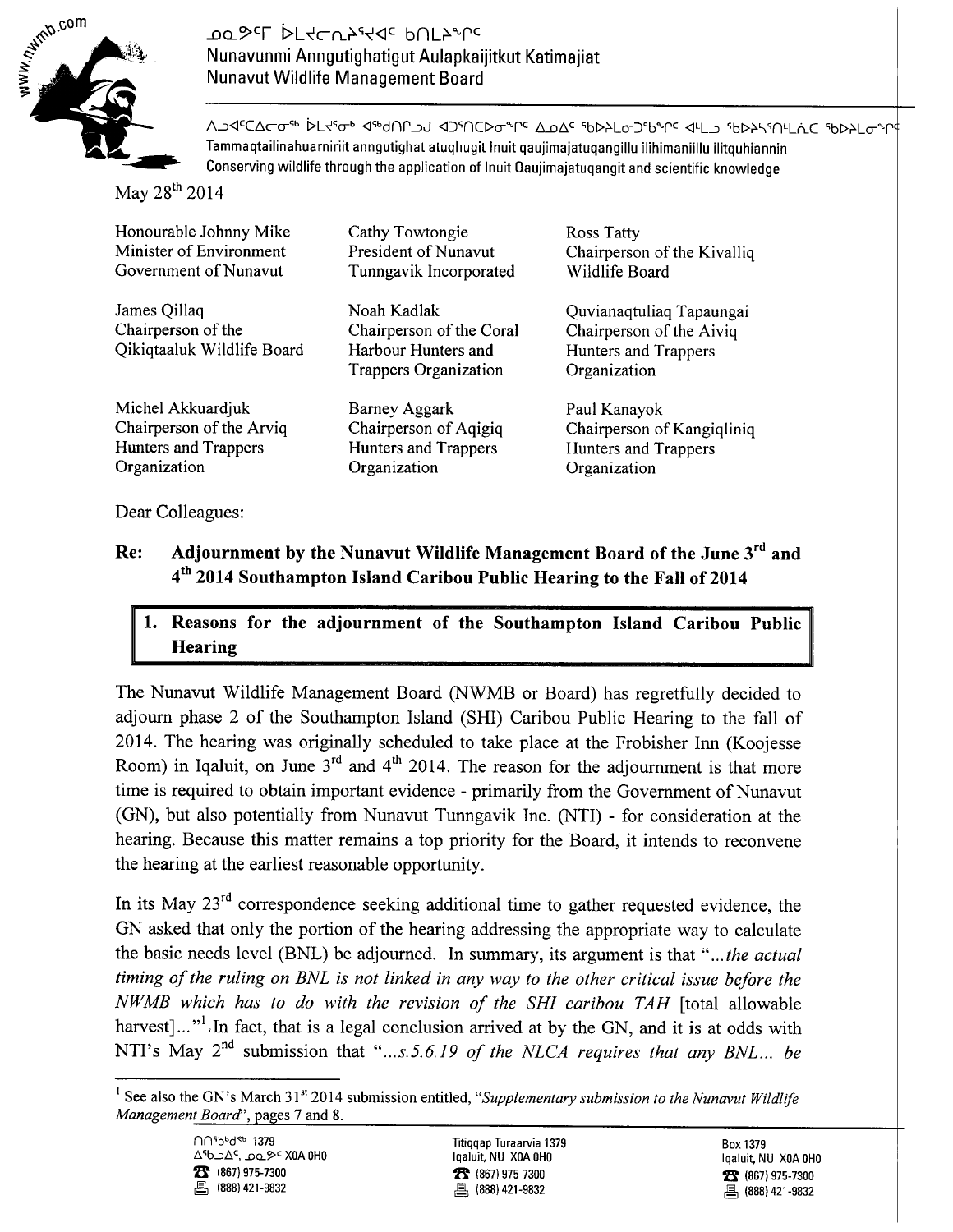established immediately upon the Board determining the TAH... the Government's lawful authority to deny applications from eligible non-Inuit applicants to harvest animals from this population may be susceptible to challenge until the BNL is established."<sup>2</sup>

In order to have acted upon the GN's request in a procedurally fair manner, at a minimum the NWMB would have needed to provide the other hearing parties with an opportunity to file submissions on the legal question of whether or not the BNL must be struck immediately upon the determination of the TAH. With the hearing scheduled to take place in less than one week, there was no time to provide such an opportunity. Accordingly, the NWMB had no recourse but to adjourn the entire hearing for the time being.

### 2. Recommended interim arrangements to ensure that SHI caribou are sustainably harvested

With respect to the necessary delay in the Nunavut Land Claims Agreement (NLCA) consideration of the proposed modification of the SHI caribou population TAH, it is important to point out that:

- 1. the GN, NTI and the Coral Harbour Hunters and Trappers Organization (HTO) have submitted, during the course of the hearing so far, that the TAH should be reduced from 1,000 to 800 animals; $^3$  and
- 2. the Coral Harbour HTO has already reduced the quantitative harvest level for its members to 800 animals.<sup>4</sup>

In the circumstances, the NWMB recommends that - until such time as the NLCA decision-making process is completed - the GN work with the HTO to closely monitor the harvest, and to assist  $-$  to the extent legally permissible  $-$  in enforcing the HTO-required harvest limit of 800 caribou. However, if the Minister, following due consideration, concludes that urgent and unusual circumstances require the TAH to be modified prior to the completion of the SHI Caribou Public Hearing and the resulting NLCA decisionmaking processes, he is able to rely upon the necessary authority under NLCA S.5.3.24 to make a reasonable interim decision, with the Board to conduct a full review as soon as practicable thereafter.

<sup>&</sup>lt;sup>2</sup> NTI's May  $2^{nd}$  2014 submission, entitled "Reply to the Government of Nunavut submission", page 22.

<sup>&</sup>lt;sup>3</sup> See the GN's Proposal for Decision (undated - fall 2013), pages 2 and 3, NTI's May 2<sup>nd</sup> 2014 submission, page 3, and the Coral Harbour HTO's oral remarks on December 11<sup>th</sup> 2013 at phase 1 of the hearing -Hearing Transcript, page 182, lines 12 to 14.

<sup>&</sup>lt;sup>4</sup> See the Coral Harbour HTO's oral remarks on December 11<sup>th</sup> 2013 at phase 1 of the hearing – Hearing Transcript, page 182, lines 12 to 22.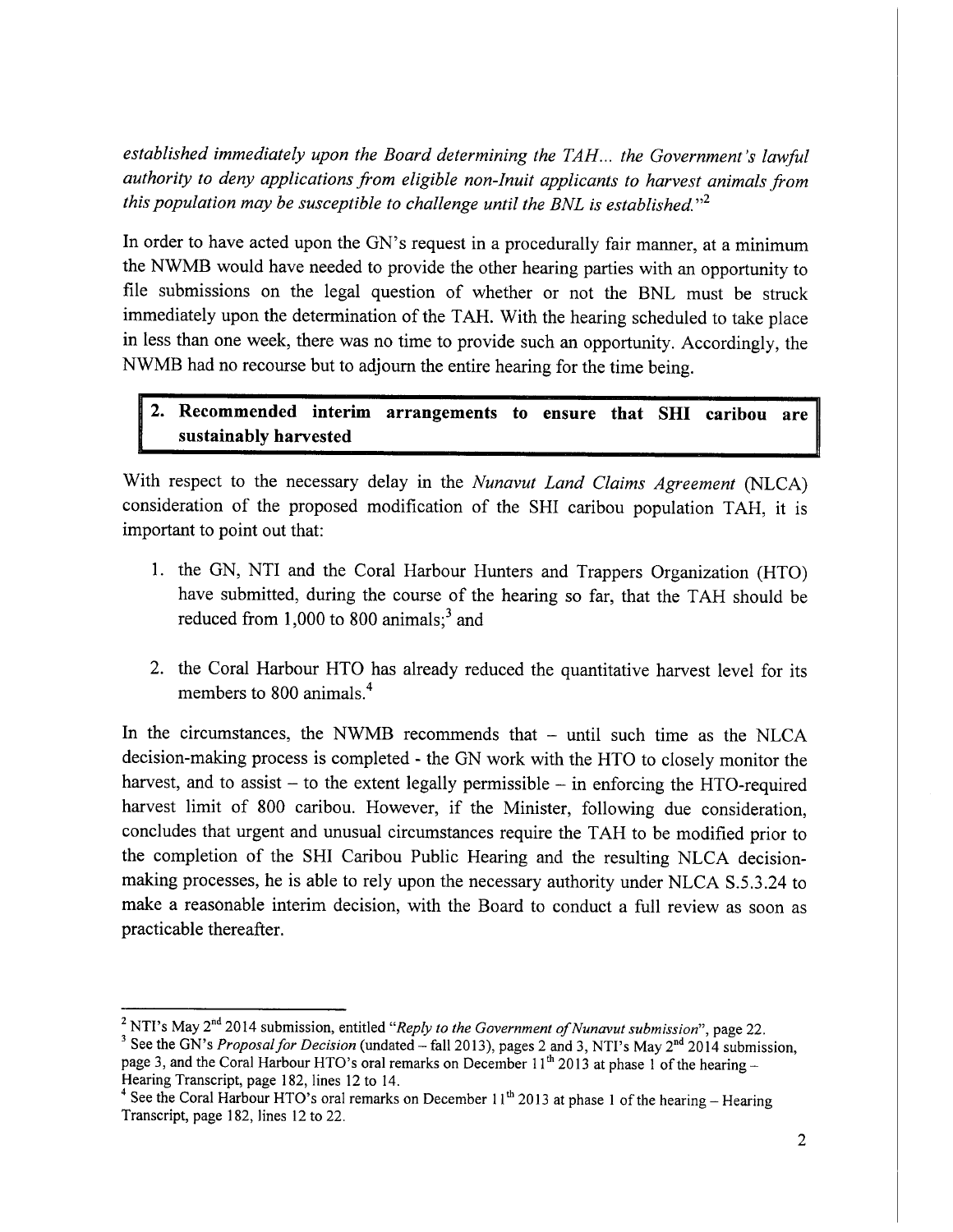### 3. NWMB requests and directions with respect to the filing of further hearing submissions and the organization of phase 2 of the hearing

Prior to reconvening the hearing, the NWMB wishes to be reasonably certain that all of the evidence and arguments required for the hearing have been submitted, and that phase 2 of the hearing will provide sufficient time for fulsome presentations and consideration of the parties' evidence and arguments. Accordingly, the NWMB is issuing the following requests and directions.

#### $3.1$ The GN and NTI are invited to set out what additional hearing evidence is necessary from each of them

First, the Board requests that the GN and NTI meet, on an urgent basis, to discuss what additional evidence is necessary from each party for a proper determination of the BNL. If that discussion is successful, the NWMB invites the GN and NTI to file a consensus hearing submission, duly translated into Inuktitut/Inuinnaqtun or English as the case may be - by no later than June  $10^{th}$  2014 - setting out what additional evidence is necessary from each of them.<sup>5</sup> If the two parties are not able to achieve a consensus position, the NWMB requests that each file, by June  $10^{th}$ , a separate, translated hearing submission setting out what additional evidence is necessary from each of them.

#### $3.2$ The NWMB will issue specific instructions before the end of June for the filing of additional necessary evidence

Second, shortly after the June  $10<sup>th</sup>$  submission deadline - and by no later than the last full week of June - the NWMB will issue specific instructions to the relevant parties for the filing of additional necessary evidence.

### 3.3 The hearing parties are invited to file further written submissions on the legal question of what types of harvests are to be included in the calculation of the BNL

Third, as set out in the NWMB's May  $8<sup>th</sup>$  and  $16<sup>th</sup>$  2014 correspondence to the parties, the Board is intending to devote up to a full day of phase 2 of the hearing on submissions and

<sup>&</sup>lt;sup>5</sup> Submissions and their supporting reasons/documentation may be filed with the Board in person, by courier or by mail. They should be clearly marked as pertaining to the NWMB Public Hearing for Southampton Island Caribou. Delivery of the materials may also be made through fax or electronic transmission, but only if your department or organization confirms by phone with the NWMB - prior to the filing deadline - that a complete and legible copy of the transmission has been received by the Board. Materials are deemed to have been filed on the actual day of receipt by the NWMB.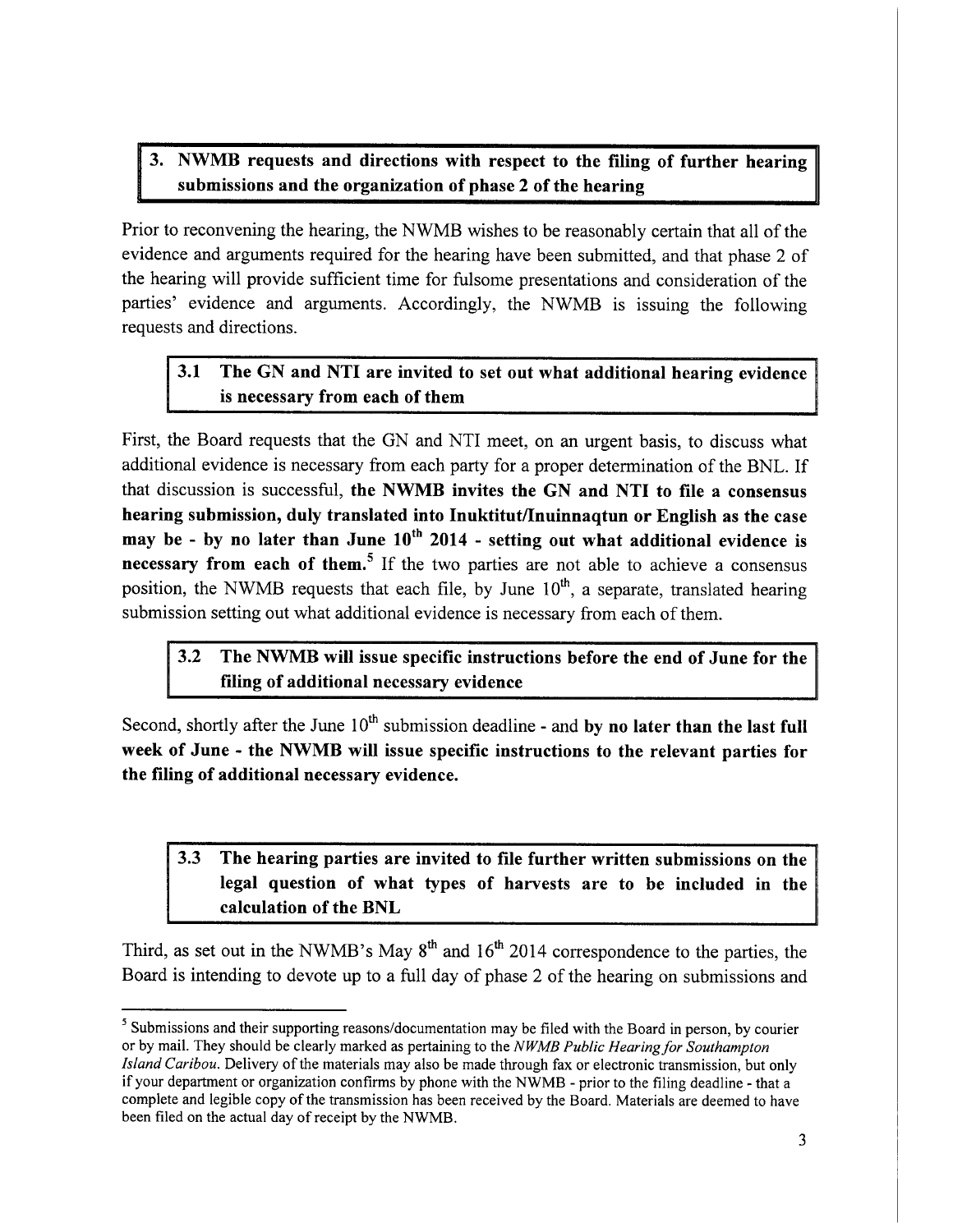resulting discussions concerning the legal question of what types of harvests are to be included in the calculation of the BNL. Accordingly, any hearing party wishing to do so is hereby invited to file further written submissions – including a response to any relevant submission already filed  $-$  concerning the specific legal question of what types of harvests are to be included in the calculation of the BNL. The deadline for the filing of any such translated submissions is June  $27<sup>th</sup>$  2014.<sup>6</sup> Please note that the issue of what types of harvests must be included in the calculation of the BNL is different from the related issues of what specific numbers should be used in the calculation of the BNL, and what specific evidence is relied upon to support the accuracy of those proposed numbers. Those latter issues will be addressed during the hearing, but not during the time devoted to the consideration of the legal question.

#### $3.4$ The hearing parties are invited to inform the NWMB in writing if they believe a three-day hearing will provide insufficient time to present and consider all of the hearing evidence and arguments

Fourth, in response to recent discussions with NTI and GN representatives regarding the amount of time required for the presentation and consideration of evidence and arguments at phase 2 of the public hearing, the NWMB is currently planning for a full three-day inperson hearing. If any party is concerned that three days provides insufficient time for all of the parties to deliver their oral presentations and respond to resulting questions, please inform the NWMB in writing by no later than June  $27<sup>th</sup> 2014$ . Please set out in your correspondence – with accompanying reasons – the overall amount of time you estimate the hearing will require, as well as the specific amount of time you estimate to be needed for your oral submissions and resulting questions and answers.

### Where to access the best available Southampton Island Caribou Public **Hearing information**

The hearing rules and a number of additional documents comprising the best available hearing information to date – including correspondence filed on May  $8^{th}$ ,  $16^{th}$ ,  $21^{st}$ ,  $23^{rd}$ and 26<sup>th</sup> 2014 - are available for download from the NWMB's Public Hearings Registry on its website (www.nwmb.com) or by contacting the NWMB at the following coordinates:

 $6$  Please note the applicable directions set out in footnote no. 5.

 $\frac{7}{1}$  Please note the applicable directions set out in footnote no. 5.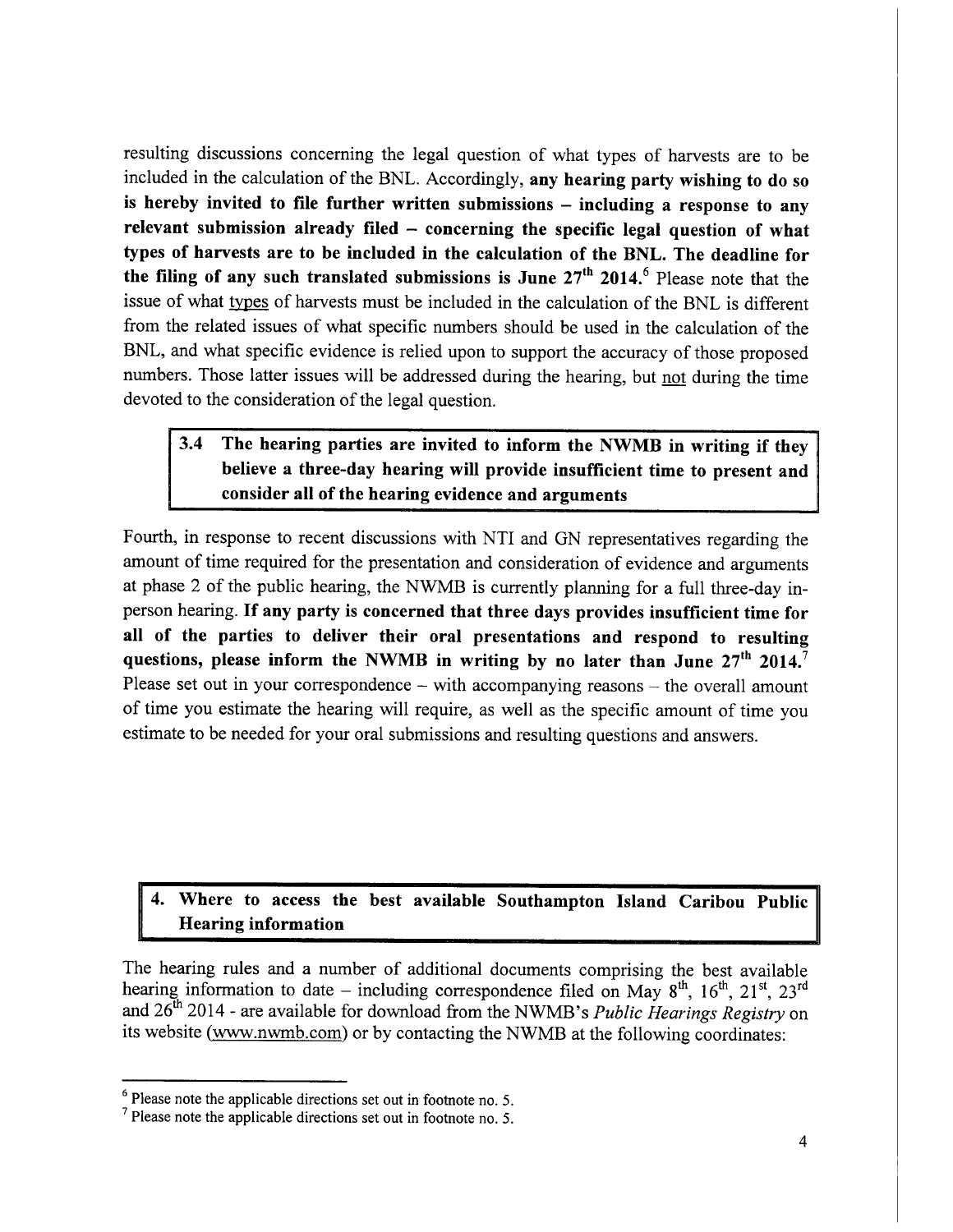## NUNAVUT WILDLIFE MANAGEMENT BOARD 3<sup>rd</sup> Floor, Ikaluktuutiak Drive P.O. Box 1379, Iqaluit, NU, X0A 0H0 Phone: (867) 975-7300 Fax: (888) 421-9832 E-Mail: receptionist@nwmb.com

The NWMB has also prepared a transcript of the December  $10^{th}$  and  $11^{th}$  oral submissions at the in-person hearing, available upon request to the Board.

If you require further information with respect to the matters addressed in this letter, please do not hesitate to visit the NWMB website or to contact the Board directly.

Yours sincerely,

1802

Hotil  $Ben Kovic$ 

Chairperson of the Nunavut Wildlife Management Board

Drikus Gissing, Director of Wildlife, Government of Nunavut-Department of c.c. Environment: Mitch Campbell, Kivalliq Regional Biologist, Government of Nunavut-Department of Environment: Gabriel Nirlungayuk, Director of Wildlife, Nunavut Tunngavik Inc.; Bert Dean, Senior Policy Advisor, Nunavut Tunngavik Inc.; Glenn Williams, Wildlife Policy Advisor, Nunavut Tunngavik Inc.: Janet Dionne, Acting Executive Director, Nunavut Inuit Wildlife Secretariat; Leah Muckpah, Kivalliq Regional Liaison, Nunavut Inuit Wildlife Secretariat; Jackie Price, South Baffin Regional Liaison, Nunavut Inuit Wildlife Secretariat